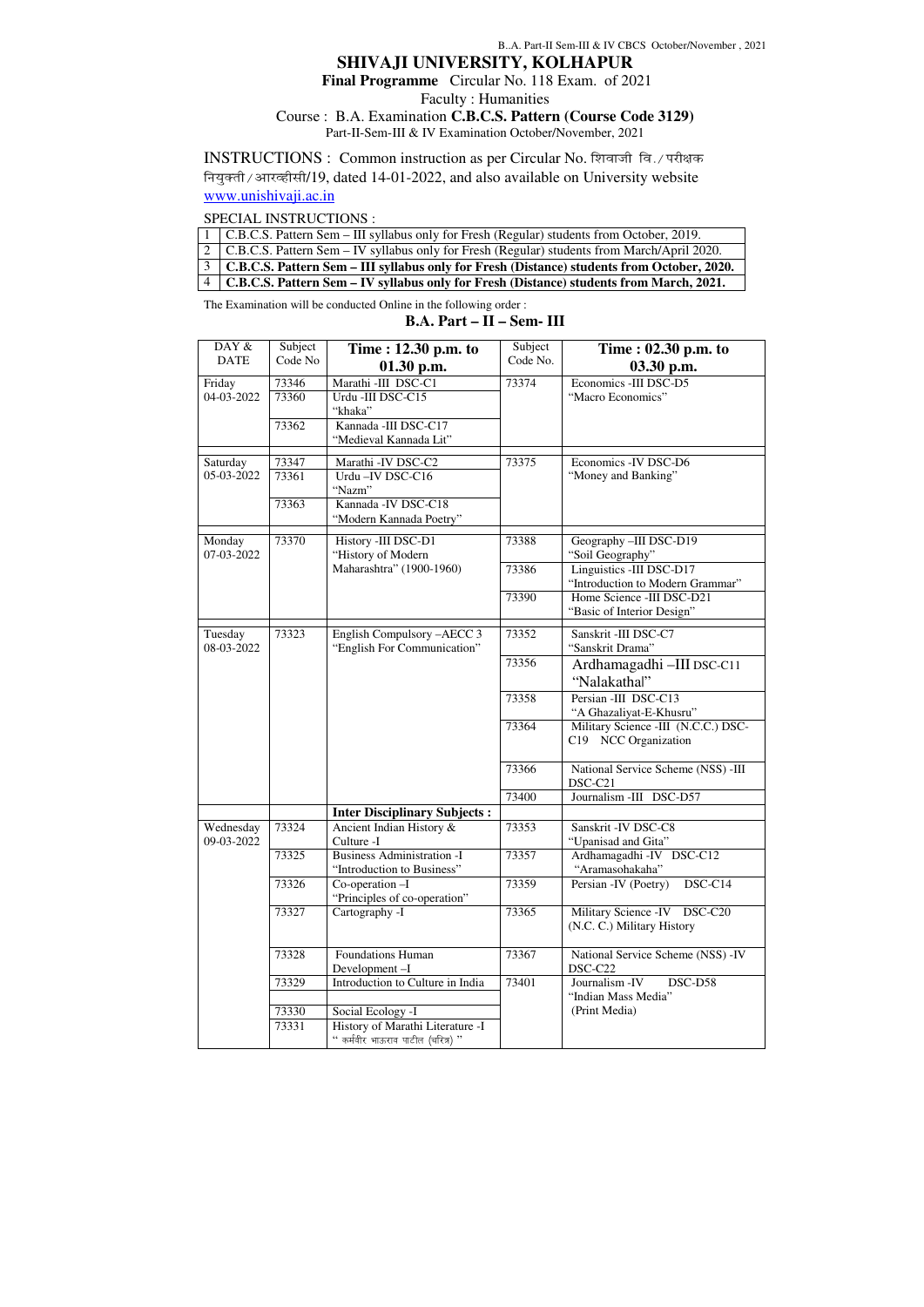B..A. Part-II Sem-III & IV CBCS October/November , 2021

|                         | 73332          | History of Hindi Literature -I                          |       |                                                    |
|-------------------------|----------------|---------------------------------------------------------|-------|----------------------------------------------------|
|                         |                | "प्रयोजनमूलक हिंदी"                                     |       |                                                    |
|                         | 73333<br>73334 | Social Reform in India -I<br>Industrial Psychology -I   |       |                                                    |
|                         |                |                                                         |       |                                                    |
|                         | 73335          | Labour Welfare -I                                       |       |                                                    |
|                         | 73336          | Traditional Logic -I<br>"Deductive Logic"               |       |                                                    |
|                         | 73337          | Modern Logic -I                                         |       |                                                    |
|                         |                | "Propositinal Logic"                                    |       |                                                    |
|                         | 73338          | Linguistics -I                                          |       |                                                    |
|                         | 73339          | Public Administration -I                                |       |                                                    |
|                         | 73340          | Rural Development -I<br>"Introduction to Rural          |       |                                                    |
|                         |                | Development"                                            |       |                                                    |
|                         | 73341          | i) Resource Geography of                                |       |                                                    |
| Wednesday<br>09-03-2022 |                | Maharastra.                                             |       |                                                    |
| Contd                   |                | <b>OR</b>                                               |       |                                                    |
|                         |                | ii) Tourism Geography-<br>Concepts in Tourism Geography |       |                                                    |
|                         | 73342          | Secretarial Practice &                                  |       |                                                    |
|                         |                | Commercial Correspondence -I                            |       |                                                    |
|                         | 73343          | Yoga Studies -I                                         |       |                                                    |
|                         | 73344          | History of Urdu Language and<br>Literature -I           |       |                                                    |
|                         | 73345          | Ardhamagdhi -I                                          |       |                                                    |
|                         |                | "Prakrit Sahityacha Itihas"                             |       |                                                    |
|                         |                |                                                         |       |                                                    |
| Thursday                | 73371          | History - IV DSC-D2                                     | 73389 | Geography -IV DSC-D20                              |
| 10-03-2022              |                | "History of India"<br>$(1757-1857)$                     | 73387 | "Resource Geography"<br>Linguistics - IV DSC-D18   |
|                         |                |                                                         |       | "Perspective on modern Linguistics"                |
|                         |                |                                                         | 73391 | Home Science - IV DSC-D22                          |
|                         |                |                                                         |       | "Introduction to Food Safety and                   |
|                         |                |                                                         |       | Preservation"                                      |
|                         |                |                                                         |       |                                                    |
| Friday                  | 73348          | Hindi-III DSC-C3                                        | 73372 | Sociology -III DSC-D3                              |
| 11-03-2022              |                | "अस्मितामूलक विमर्श और हिंदी गदय साहित्य"               |       | "Social Issues in india"                           |
| Saturday                | 73349          | Hindi-IV DSC-C4                                         | 73373 | Sociology-IV DSC-D4                                |
| 12-03-2022              |                | "हिंदी संतकाव्य तथा राष्ट्रीय काव्यधारा"                |       | "Social Movements in India"                        |
| Monday                  | 73350          | English -III DSC-C5                                     | 73376 | Political Science -III DSC-D7                      |
| 14-03-2022              |                | "Literature and Cinema                                  |       | "Political Process in India"                       |
|                         |                |                                                         | 73377 | Political Science -IV DSC-D8                       |
| Tuesday<br>15-03-2022   | 73351          | English - IV DSC-C6<br>"Partition Literature"           |       | "Indian Political Thought"                         |
|                         |                |                                                         |       |                                                    |
| Wednesday<br>16-03-2022 | 73368          | Music Paper -III                                        | 73380 | Psychology -III DSC-D11<br>"Psychology for Living" |
|                         | 73378          | Philosophy -III DSC-D9                                  | 73382 | Social Work -III DSC-D13                           |
|                         |                | "Ethics" (Indian)                                       |       | "Human Growth & Behavior"                          |
|                         | 73396          | Physical Education -III                                 | 73392 | Statistics - - III DSC-D23                         |
|                         |                | DSC-D27                                                 |       | <b>Descriptive Statistics -II</b>                  |
|                         |                | "History of Physical Edu."                              |       |                                                    |
|                         | 73384          | Ancient Indian History &                                |       |                                                    |
|                         |                | Culture -III DSC-D15                                    |       |                                                    |
|                         |                | "Ancient Indian Political &                             |       |                                                    |
|                         | 73394          | Economics Institutions."<br>Education -III DSC-D25      |       |                                                    |
|                         |                | <b>Educational Psychology</b>                           |       |                                                    |
| Thursday                | 73369          | Music Paper - IV                                        | 73381 | Psychology - IV DSC-D12                            |
| 17-03-2022              |                |                                                         |       | "Social Psychology"                                |
|                         | 73379          | Philosophy -IV DSC-D10                                  | 73383 | Social Work -IV DSC-D14                            |
|                         |                | "Social and Political Philosophy-I"                     |       | "Welfare Stak"                                     |
|                         | 73397          | Physical Education -IV DSC-D28<br>"Organization &       | 73393 | Statistics - - IV DSC-D24                          |
|                         |                | Administration in Physical                              |       | Discrete Probability Distribution                  |
|                         |                | Education & Sports"                                     |       |                                                    |

**02**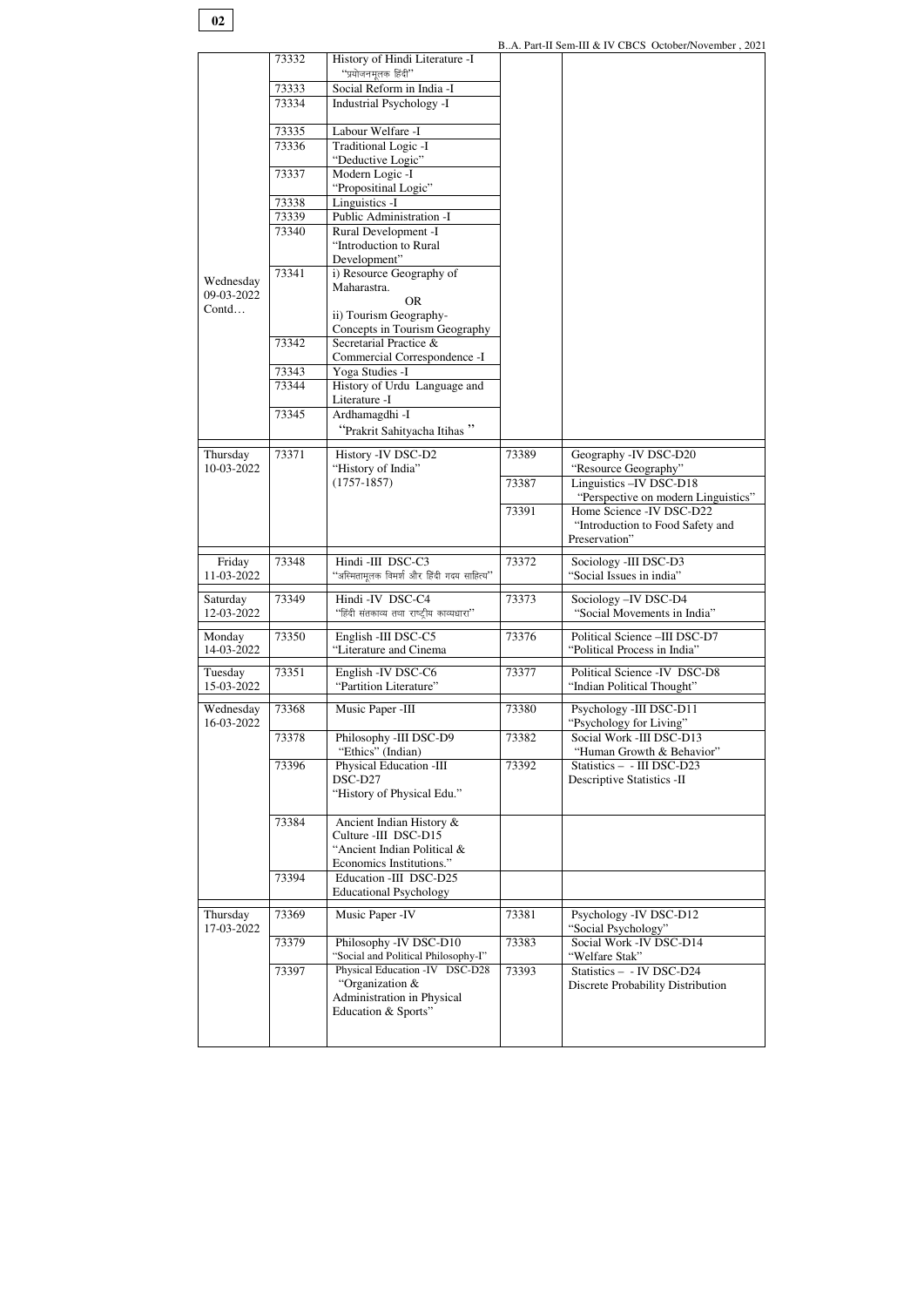| 73430 | Yoga Studies -II               |  |
|-------|--------------------------------|--|
|       | (Time 12.00 noon to 1.00 p.m.) |  |
| 73431 | History of Urdu Language $\&$  |  |
|       | Literature -II                 |  |

| 03                      |         |                                                                 |                     | BA. Part-II Sem-III & IV CBCS October/November, 2021 |
|-------------------------|---------|-----------------------------------------------------------------|---------------------|------------------------------------------------------|
|                         | 73385   | Ancient Indian History &                                        |                     |                                                      |
|                         |         | Culture -IV DSC-D16<br>"Ancient Indian Social and               |                     |                                                      |
| Thursday                |         | Religious Institutions"                                         |                     |                                                      |
| 17-03-2022              | 73395   | Education -IV DSC-D26                                           |                     |                                                      |
|                         |         | Education in the Independence                                   |                     |                                                      |
|                         |         | India                                                           |                     |                                                      |
|                         |         | <b>B.A. Part-II-Sem-IV (CBCS Pattern - Course Code 3129)</b>    |                     |                                                      |
| DAY &                   | Subject | Time: 10.30 a.m. to                                             | Subject<br>Code No. | Time : 04.30 p.m. to                                 |
| <b>DATE</b>             | Code No | $11.30$ a.m.                                                    |                     | $05.30$ p.m.                                         |
| Friday                  | 73433   | Marathi-V DSC-C25                                               | 73461               | Economics-V DSC-D33                                  |
| 04-03-2022              | 73447   | Urdu-V DSC-C39                                                  |                     |                                                      |
|                         | 73449   | Kannada-V DSC-C41                                               |                     |                                                      |
| Saturday                | 73434   | Marathi-VI DSC-C26                                              | 73462               | Economics-VI DSC-D34                                 |
| 05-03-2022              | 73448   | Urdu-VI DSC-C40                                                 |                     |                                                      |
|                         | 73450   | Kannada-VI DSC-C42                                              |                     |                                                      |
| Monday                  | 73457   | History-V DSC-C29                                               | 73475               | Geography-V DSC-D47                                  |
| 07-03-2022              |         |                                                                 | 73473               | Linguistics-V DSC-D45                                |
|                         |         |                                                                 | 73477               | Home Science-V DSC-D49                               |
| Tuesday<br>08-03-2022   | 73410   | English Compulsory (AECC4)<br><b>English For Communication</b>  | 73439/              | Sanskrit-V DSC-C31                                   |
|                         |         |                                                                 | 73443               | Ardhamagadhi - V DSC-C35                             |
|                         |         |                                                                 | 73445               | Persian-V DSC-C37                                    |
|                         |         |                                                                 | 73451               | Military Science-V DSC-C43                           |
|                         |         |                                                                 | 73453               | National Service Scheme (NSS)<br>$-V$ DSC-C45        |
|                         |         |                                                                 | 73485               | Journalism-V DSC-D59                                 |
|                         |         |                                                                 |                     |                                                      |
|                         | 73411   | <b>Inter Disciplinary Subjects:</b><br>Ancient Indian History & | 73440               | Sanskrit-VI DSC-C32                                  |
|                         |         | Culture -II                                                     |                     |                                                      |
|                         | 73412   | <b>Business Administration -II</b>                              | 73444               | Ardhamagadi - VI DSC-C36                             |
|                         | 73413   | Co-operatives in India -II                                      | 73446               | Persian-VI DSC-C38                                   |
|                         | 73414   | Cartography -II                                                 | 73452               | Military Science-VI DSC-C44                          |
|                         |         |                                                                 |                     | (NCC) "Civil Defense"                                |
|                         | 73415   | Modern Human Development -<br>$\rm II$                          | 73454               | National Service Scheme (NSS)<br>-VI DSC-C46         |
|                         | 73416   | Introduction to & Religion in<br>India -II                      | 73486               | Journalism-VI DSC-D60                                |
|                         | 73417   | Social Ecology -II                                              |                     |                                                      |
|                         | 73418   | History of Marathi Literature -II                               |                     |                                                      |
|                         | 73419   | History of Hindi Literature -II                                 |                     |                                                      |
|                         | 73420   | Social Reformers of                                             |                     |                                                      |
|                         |         | Maharashtra                                                     |                     |                                                      |
|                         | 73421   | Industrial Psychology -II                                       |                     |                                                      |
| Wednesday<br>09-03-2022 | 73422   | Labour Welfare -II                                              |                     |                                                      |
|                         | 73423   | Traditional Logic -II "Inductive<br>Logic"                      |                     |                                                      |
|                         | 73424   | Modern Logic -II                                                |                     |                                                      |
|                         |         | Predicate/ Qualificational Logic<br>and Sel Theory              |                     |                                                      |
|                         | 73425   | Language and Linguistics -II                                    |                     |                                                      |
|                         | 73426   | Public Administration -II                                       |                     |                                                      |
|                         | 73427   | Rural Development in India -II                                  |                     |                                                      |
|                         |         |                                                                 |                     |                                                      |
|                         |         |                                                                 |                     |                                                      |
|                         | 73428   | i) Resource Geography of                                        |                     |                                                      |
|                         |         | Maharashtra & Dev. Planning<br>of Tourism - II                  |                     |                                                      |
|                         | 73429   | Secretarial Practice & Commercial                               |                     |                                                      |
|                         | 72120   | Correspondence -II                                              |                     |                                                      |